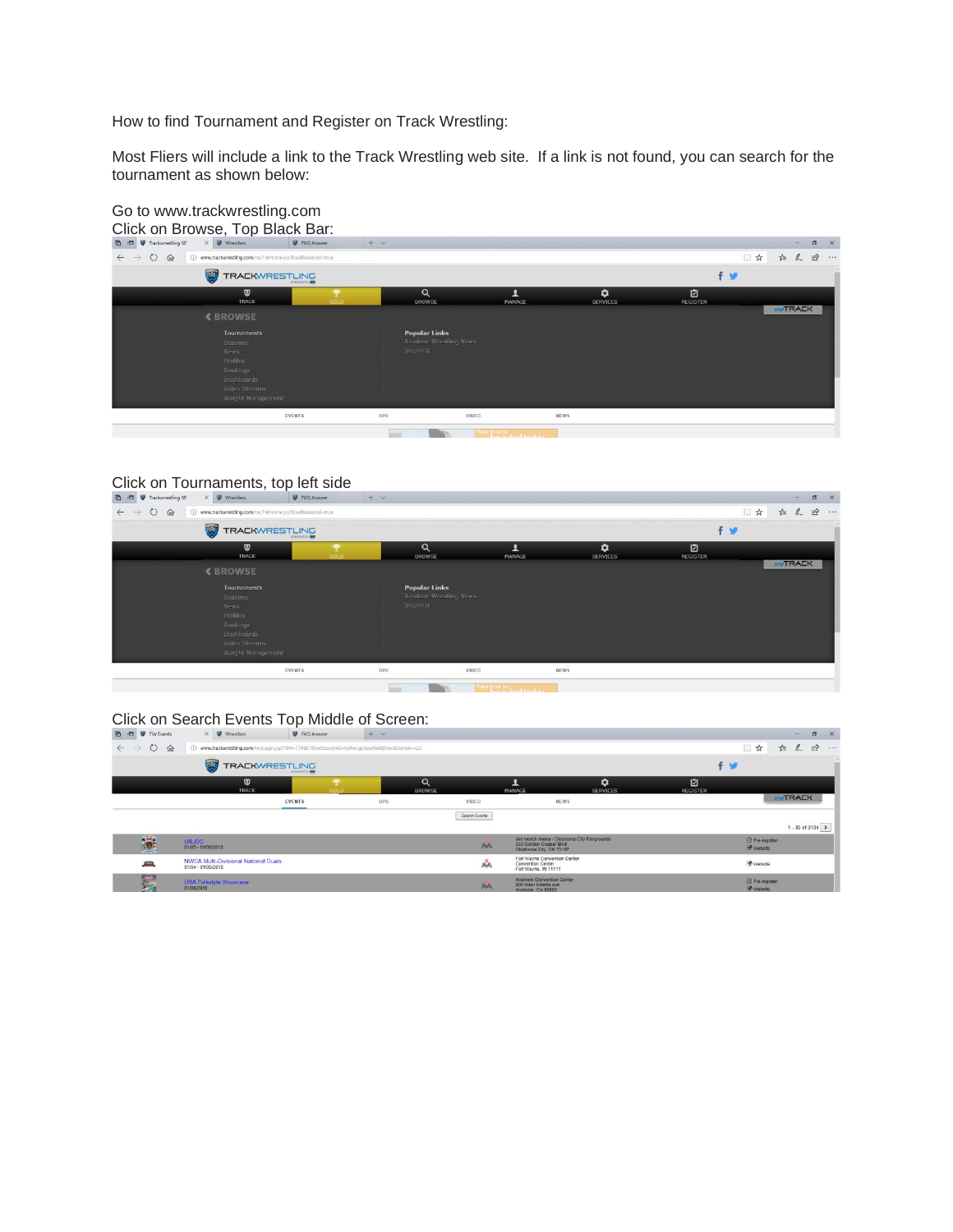Then enter your search fields. If you know the name of the tournament it is easiest to find. Otherwise I search by date and City.

|                                               | 中 HD   Kids Folkstyle State Champi V TW Events  |                      | X [66] Waunakee_Badger k-6_chal   My Drive - Google Drive                                                                       |                           | $\sim$ Youth Tournament - Google $+ \vee$ |                                       |                       | o                                    | $\times$       |
|-----------------------------------------------|-------------------------------------------------|----------------------|---------------------------------------------------------------------------------------------------------------------------------|---------------------------|-------------------------------------------|---------------------------------------|-----------------------|--------------------------------------|----------------|
| $\circ$                                       | $\Omega$<br>$\odot$                             |                      | www.trackwrestling.com/tw/Login.jsp?TIM=1515122155083&twSessionId=cmoavytnuoxdqpy&tName=&state=&sDate=01/07/2018&eDate=&lastNam |                           |                                           |                                       | ☆                     | $\overrightarrow{P}$<br>$\mathbb{Z}$ |                |
|                                               | <b>TRACKWREST</b>                               | <b>Search Events</b> |                                                                                                                                 | $\boldsymbol{\mathsf{x}}$ |                                           |                                       |                       |                                      |                |
|                                               | $\overline{U}$<br>TRACK                         | <b>Event Name</b>    | Deforest                                                                                                                        |                           |                                           | ☑<br>REGISTER                         |                       |                                      |                |
|                                               | <b>EVENTS</b>                                   | <b>Common Dates</b>  | common dates                                                                                                                    | $\checkmark$              |                                           |                                       |                       | <b>INTRACK</b>                       |                |
|                                               |                                                 | <b>Start Date</b>    | 01 / 14 / 2018                                                                                                                  |                           |                                           |                                       |                       |                                      |                |
|                                               |                                                 | <b>End Date</b>      | mm / dd / yyyy                                                                                                                  |                           |                                           |                                       | <b>Z</b> Pre-register |                                      | $1 - 3$ of $3$ |
| 編                                             | Badger RTC Battle For The Badger                | City                 | city                                                                                                                            |                           |                                           |                                       | Event Flyer           |                                      |                |
| $\sum_{i=1}^{n}$<br>$C_{\alpha}$ , $\beta$ is | Badger Conference Tournament 2018<br>02/03/2018 | <b>State</b>         | state held in                                                                                                                   | $\checkmark$              | hool                                      |                                       |                       |                                      |                |
| <b>Carl</b>                                   | WIAA D1 Sect. @ Waunakee                        | <b>Team Name</b>     | team name                                                                                                                       |                           |                                           |                                       |                       |                                      |                |
|                                               | 02/17/2018                                      | <b>Global Level</b>  | Global Level                                                                                                                    | $\checkmark$              |                                           |                                       |                       |                                      | $1 - 3$ of $3$ |
|                                               |                                                 | <b>Local Level</b>   | Local Level                                                                                                                     | $\vee$                    |                                           |                                       |                       |                                      |                |
|                                               | @2003 Trackwrestling.com,                       | Age Level            | Age Level                                                                                                                       | $\checkmark$              | ct   Privacy Policy (30009/0)             |                                       |                       |                                      |                |
|                                               |                                                 | Style                | Style                                                                                                                           | $\checkmark$              |                                           |                                       |                       |                                      |                |
|                                               |                                                 | Gov. Body            | Governing Body                                                                                                                  | $\vee$                    |                                           |                                       |                       |                                      |                |
|                                               | <b>BOWFLEX</b>                                  |                      | Search                                                                                                                          |                           |                                           | Act fast, Limited<br>rooms available. |                       | <b>SACRA HEATH</b>                   |                |
|                                               |                                                 |                      | "see site for details                                                                                                           |                           |                                           |                                       |                       |                                      |                |

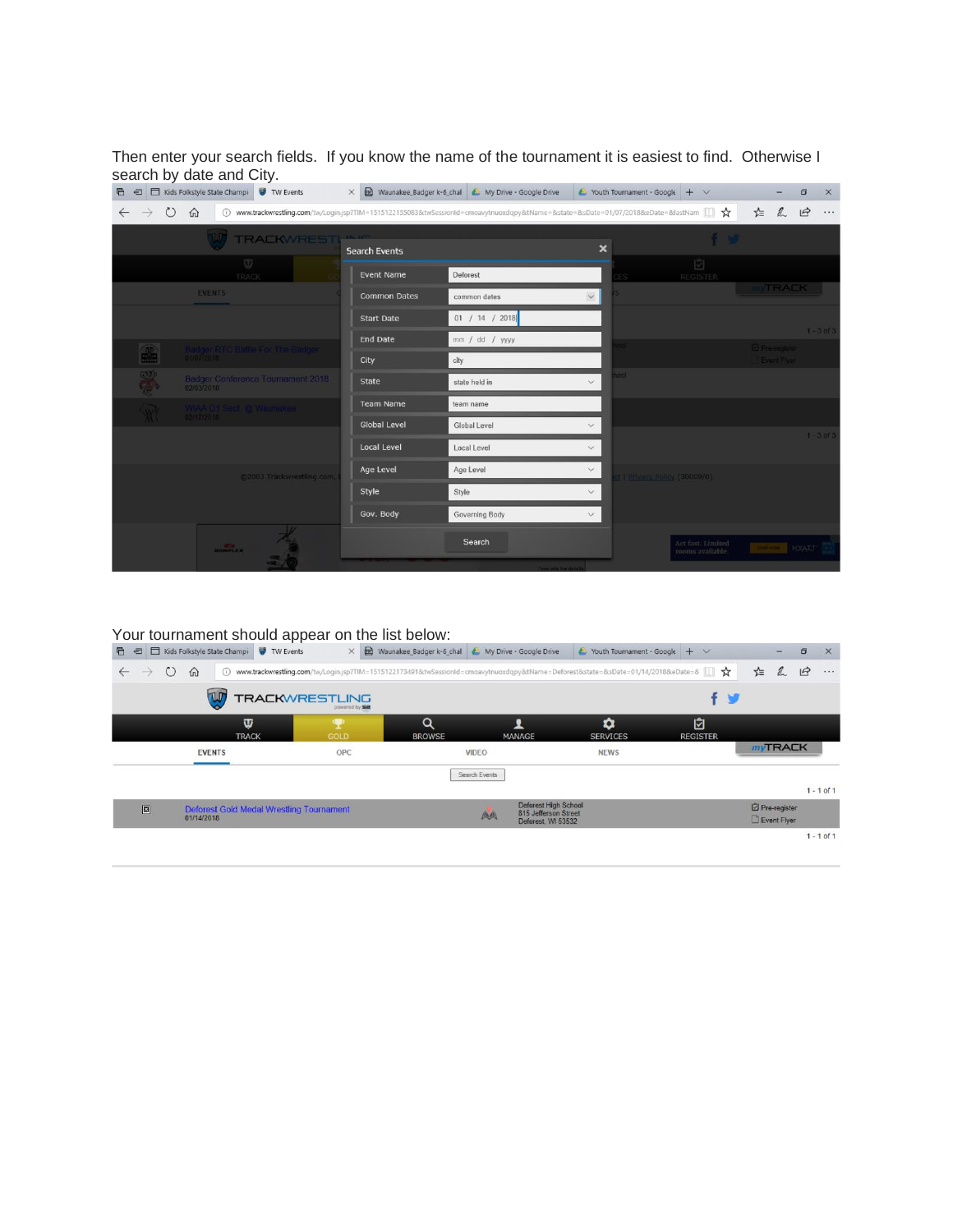Once you have found the tournament you can begin to register by clicking preregister on the left hand side of the screen

| יוטטוטט טו גווט טטוט                                                              |                             |              |                   |                                                                                                                               |                     |                                                |               |   |              |           |                    |
|-----------------------------------------------------------------------------------|-----------------------------|--------------|-------------------|-------------------------------------------------------------------------------------------------------------------------------|---------------------|------------------------------------------------|---------------|---|--------------|-----------|--------------------|
| 囟<br><b>REGISTER</b>                                                              |                             |              |                   |                                                                                                                               |                     |                                                |               |   |              |           |                    |
|                                                                                   | <b>myTRACK</b>              |              |                   |                                                                                                                               |                     |                                                |               |   |              |           |                    |
|                                                                                   |                             |              |                   |                                                                                                                               |                     |                                                |               |   |              |           |                    |
|                                                                                   |                             | $1 - 1$ of 1 |                   |                                                                                                                               |                     |                                                |               |   |              |           |                    |
|                                                                                   | Pre-register<br>Event Flyer |              |                   |                                                                                                                               |                     |                                                |               |   |              |           |                    |
|                                                                                   |                             | $1 - 1$ of 1 |                   |                                                                                                                               |                     |                                                |               |   |              |           |                    |
| Privacy Policy (30009/0)                                                          |                             |              |                   |                                                                                                                               |                     |                                                |               |   |              |           |                    |
|                                                                                   |                             |              |                   |                                                                                                                               |                     |                                                |               |   |              |           |                    |
|                                                                                   |                             |              |                   |                                                                                                                               |                     |                                                |               |   |              |           |                    |
| Kids Folkstyle State Cha<br>归<br>后                                                | <b>W</b> TW Events          |              |                   | $\Box$ Waunakee Badger k-6 $\Box$ Online Registration $\times$                                                                |                     | My Drive - Google Driv C Youth Tournament - Gc | $+$<br>$\vee$ |   |              | $\Box$    | $\times$           |
| $\circ$<br>$\Omega$                                                               |                             |              |                   | www.trackwrestling.com/registration/BasicPreReg1.jsp?tournamentGroupId=13440132&TIM=1515122987674&twSessionId=cmoavytnuoxdqpy |                     |                                                | ■☆            | ☆ | $\mathbb{Z}$ | $\vec{P}$ | $\cdots$           |
|                                                                                   |                             |              |                   | <b>Deforest Gold Medal Wrestling Tournament</b>                                                                               |                     |                                                |               |   |              |           |                    |
|                                                                                   |                             |              |                   | For help contact Ericka Schmidt 608-219-9691 or Help Center                                                                   |                     |                                                |               |   |              |           | <b>Admin Login</b> |
|                                                                                   |                             |              |                   | Start => Get Invoice $\frac{2}{7}$ => Add Wrestlers => Submit Credit Card => Done                                             |                     |                                                |               |   |              |           |                    |
| <b>Quick Reg Login (Help)</b><br>Click here if you forgot your password           |                             |              |                   | <b>Read Refund Policy</b>                                                                                                     | <b>Register Now</b> |                                                |               |   |              |           |                    |
| You can associate yourself with your<br>wrestlers and when registering for events |                             |              | <b>Tournament</b> | <b>Close Date/Time</b>                                                                                                        | <b>Matrix</b>       | <b>Wrestler List</b>                           |               |   |              |           |                    |
| you can just select which wrestlers to<br>register for that event. Sign up now    |                             |              |                   | Deforest Gold Medal Wrestling Tournament 01/13/2018 05:00 p.m. C.S.T. Not Available Released 01/14/2018 09:30 a.m. C.S.T      |                     |                                                |               |   |              |           |                    |
| Email:                                                                            |                             |              |                   |                                                                                                                               |                     |                                                |               |   |              |           |                    |
| Password:                                                                         | Enter                       |              |                   |                                                                                                                               |                     |                                                |               |   |              |           |                    |
| <b>Existing Registration</b>                                                      |                             |              |                   |                                                                                                                               |                     |                                                |               |   |              |           |                    |

Click on the red/black flashing Register Now tab

It will give you an invoice # and prompt you to enter an email address and password. You may want to write down the invoice # but you do not need to enter the password. You can proceed through this by making sure your email address is filled, that disclosure box is checked, and then hit the Continue button.

| Kids Folkstyle State Cha<br><b>W</b> TW Events<br>后<br>匵 | waunakee Badger k-6                                                                                                                                                                          | Online Registration X<br>w                                  | My Drive - Google Driv                                       | Youth Tournament - Gc | $\vee$<br>÷   |     | $\times$      |
|----------------------------------------------------------|----------------------------------------------------------------------------------------------------------------------------------------------------------------------------------------------|-------------------------------------------------------------|--------------------------------------------------------------|-----------------------|---------------|-----|---------------|
| 价                                                        | https://www.trackwrestling.com/tw/registration/BasicPreReq2.jsp?TIM=1515123077911&twSessionId=cmoavytnuoxdgpy&tournamentGroupId=134401                                                       |                                                             |                                                              |                       | $\frac{1}{2}$ | τ'Ξ | $\varphi$<br> |
|                                                          | <b>Deforest Gold Medal Wrestling Tournament</b>                                                                                                                                              |                                                             |                                                              |                       |               |     |               |
|                                                          |                                                                                                                                                                                              | For help contact Ericka Schmidt 608-219-9691 or Help Center |                                                              |                       |               |     |               |
| $Start$ =>                                               |                                                                                                                                                                                              |                                                             | Get Invoice # => Add Wrestlers => Submit Credit Card => Done |                       |               |     |               |
|                                                          |                                                                                                                                                                                              | <b>Read Refund Policy</b><br>Continue                       |                                                              |                       |               |     |               |
|                                                          | $\leq$ 1 have clicked on the [Read Refund Policy] button above, read through the policy, and                                                                                                 | agree to its terms and conditions.                          |                                                              |                       |               |     |               |
|                                                          | This registration has been assigned invoice number: 139267132. You will be able to use this<br>invoice number along with a password you specify to access this registration on a later date. |                                                             |                                                              |                       |               |     |               |
|                                                          | Enter your email address deforestgoldmedal<br>and a password sent to you via email if necessary.                                                                                             |                                                             | so you can have this invoice number                          |                       |               |     |               |
| you.                                                     | Enter a password you would like to use if you don't want the computer to randomly assign one to<br>and repeat it                                                                             |                                                             |                                                              |                       |               |     |               |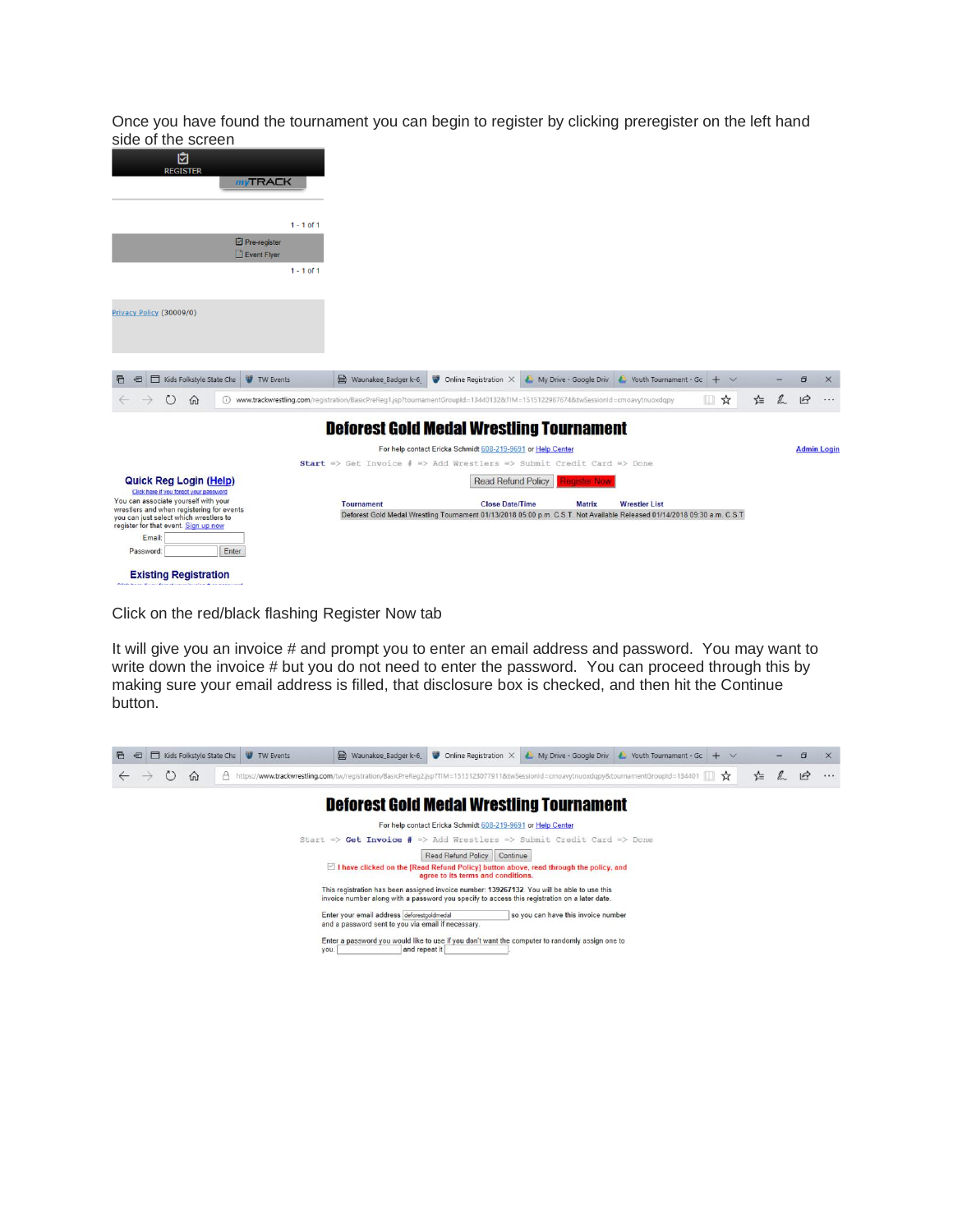| Next you will want to add a wrestler.                                                                                                                                                     |
|-------------------------------------------------------------------------------------------------------------------------------------------------------------------------------------------|
| ■ 日 I Kids Folkstyle State Cha V TW Events<br>Waunakee Badger k-6 W Online Registration X & My Drive - Google Driv & Youth Tournament - Gc + V                                            |
| $\mathbb{Z}$<br>A https://www.trackwrestling.com/tw/registration/BasicPreReg3.jsp?TIM=1515123110316&twSessionId=cmoavytnuoxdqpy&tournamentGroupId=134401   →<br>≿≣<br>$\circ$<br>$\Omega$ |
| <b>Deforest Gold Medal Wrestling Tournament</b>                                                                                                                                           |
|                                                                                                                                                                                           |
| For help contact Ericka Schmidt 608-219-9691 or Help Center                                                                                                                               |
| Start => Get Invoice $\frac{4}{7}$ => Add Wrestlers => Submit Credit Card => Done                                                                                                         |
| Read Refund Policy Previous Step Add Wrestler                                                                                                                                             |
| Name (Grade) Card No D.O.B. State Team Hometown Email Fees Total<br>There are no wrestlers added to this registration.                                                                    |
|                                                                                                                                                                                           |
|                                                                                                                                                                                           |
| ון דו א <del>ייני</del> ט – טווין אייטויסוויזאוויזאוויזאוויזאוויס אייטוויזע אייטויס פאטוויס אייטו ויסטויז אויז אייטויז אייט                                                               |
| old Medal Wrestling Tournament                                                                                                                                                            |
|                                                                                                                                                                                           |
| Ip contact Ericka Schmidt 608-219-9691 or Help Center                                                                                                                                     |
| $\circ$ $\neq$ $\Rightarrow$ Add Wrestlers => Submit Credit Card => Done                                                                                                                  |
| ead Refund Policy   Previous Step   Add Wrestler<br>Grade) Card No D.O.B. State Team Hometown Email Fees Total                                                                            |
| There are no wrestlers added to this registration.                                                                                                                                        |
|                                                                                                                                                                                           |
|                                                                                                                                                                                           |
|                                                                                                                                                                                           |
|                                                                                                                                                                                           |
| <b>W</b> "Waiting for response fi $\times$<br>Youth Tournament - Go<br>My Drive - Google Drive                                                                                            |
| stling.com/tw/registration/BasicPreReg3.jsp?TIM=15151242288188ttwSessionId=cmoavytnuoxdqpy8ttournamentGrou                                                                                |
|                                                                                                                                                                                           |
| <b>Add Wrestler</b>                                                                                                                                                                       |
| to autofill this form. Get Trackwrestling # Now<br>Optional: enter your trackwrestling #<br>USAW Online Membership Id or Card No.: 402567<br>(leave blank to buy onsite)                  |
| First Name: Tanner                                                                                                                                                                        |
| Last Name: Schmidt<br>Sta:                                                                                                                                                                |
| Birth Date (mm/dd/yyyy): April<br>$\vee$ 121<br>$\vee$ / 2009<br>$\sim$                                                                                                                   |
| Grade: 3rd<br>State: Wisconsin                                                                                                                                                            |
| NOTE: The team you select is used to separate you from other wrestlers on your team when                                                                                                  |
| brackets are built, so be sure to thoroughly check the existing team drop box before adding a new                                                                                         |
| team<br>Team: Gold Medal Wrestling Deforest<br>New Team                                                                                                                                   |
|                                                                                                                                                                                           |
| Home Town: DeForest                                                                                                                                                                       |
| Email Address: ksdemo39@msn.com                                                                                                                                                           |
| Deforest Gold Medal Wrestling Tournament<br>Grades 3-4<br>$\checkmark$                                                                                                                    |
| 55-60<br>Average                                                                                                                                                                          |
| Make sure you check ALL events you wish to participate in above.                                                                                                                          |
| Coupon Code: GMWD18                                                                                                                                                                       |
| Add this Wrestler                                                                                                                                                                         |
|                                                                                                                                                                                           |
| Skip this Wrestler<br>Hide this Box                                                                                                                                                       |
|                                                                                                                                                                                           |

You will need to enter the wrestler information. You will not need to enter a trackwrestling #, that will be assigned upon registration. you will want to write it down though as it will make registering very easy in the future. You should be able to enter the USA card ID. You may be able to register without it, but you will need proof of the USA card on the day of the event.

Make sure you complete all of the wrestler information, including the team name. Be sure to check the box to the left of the Tournament Name to enter the Grade, and Weight.

This is also where you will enter the Coupon Code if you have one.

| brackets are built, so be sure to thoroughly |                                                 |
|----------------------------------------------|-------------------------------------------------|
| team.                                        | Email Address: ksdemo39@msn.com                 |
|                                              | Grades 3-4<br>restling Tournament               |
|                                              | 55-60                                           |
| Home<br>Email A                              | Average                                         |
| ○ Deforest Gold Medal Wrestling Tournam      | you check ALL events you wish to participate in |
|                                              | Coupon Code: GMWD18                             |
|                                              | Add this Wrestler                               |
| Make sure you check ALL                      |                                                 |
| Coupor                                       | Skip this Wrestler                              |
|                                              | Hide this Box                                   |
|                                              |                                                 |
|                                              |                                                 |

Once the information if completed, click on the Add This Wrestler tab directly under the coupon code.